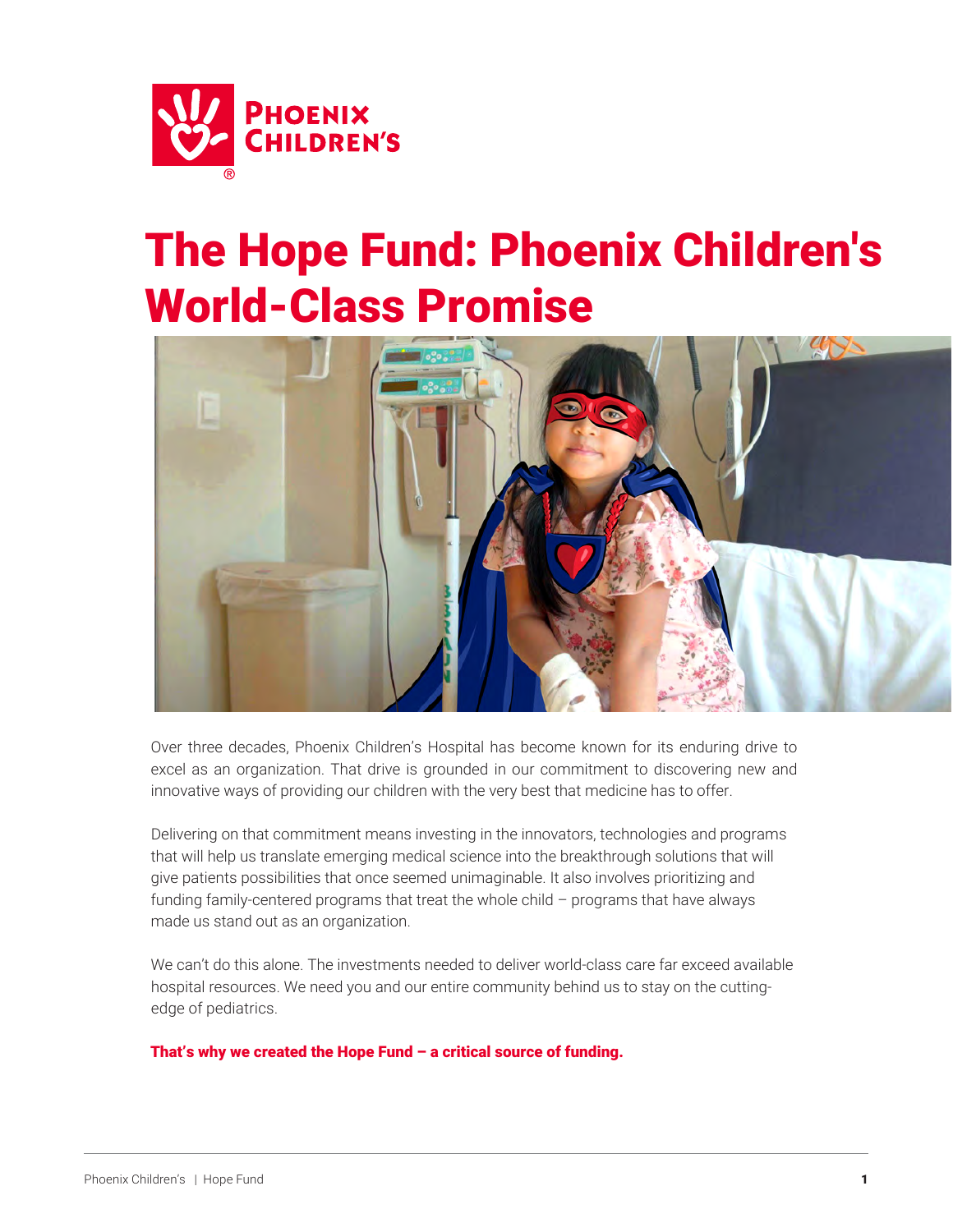## The Hope Fund

Hope means everything to a young patient and their family.

When you give to the Hope Fund, you help us meet challenges and take advantage of new opportunities, so ill and injured children can access the latest treatments and benefit from world-class care.

#### The Power of Hope

At Phoenix Children's, many of our donors make targeted contributions that benefit specific Hospital programs. While these intentional donations are essential to our mission, new and pressing needs arise throughout the year – for equipment, technology and more. The Hope Fund allows us to respond to these needs, immediately, often when time is of the essence.



#### Why Your Gift Matters

Your gift to the Hope Fund helps Phoenix Children's respond to advances in technology, clinical trials and medical breakthroughs that directly impact a patient's recovery. With Hope Funds, we invest in:

State-of-the-art technology and equipment

Innovative new clinical programs

#### Family-centered care

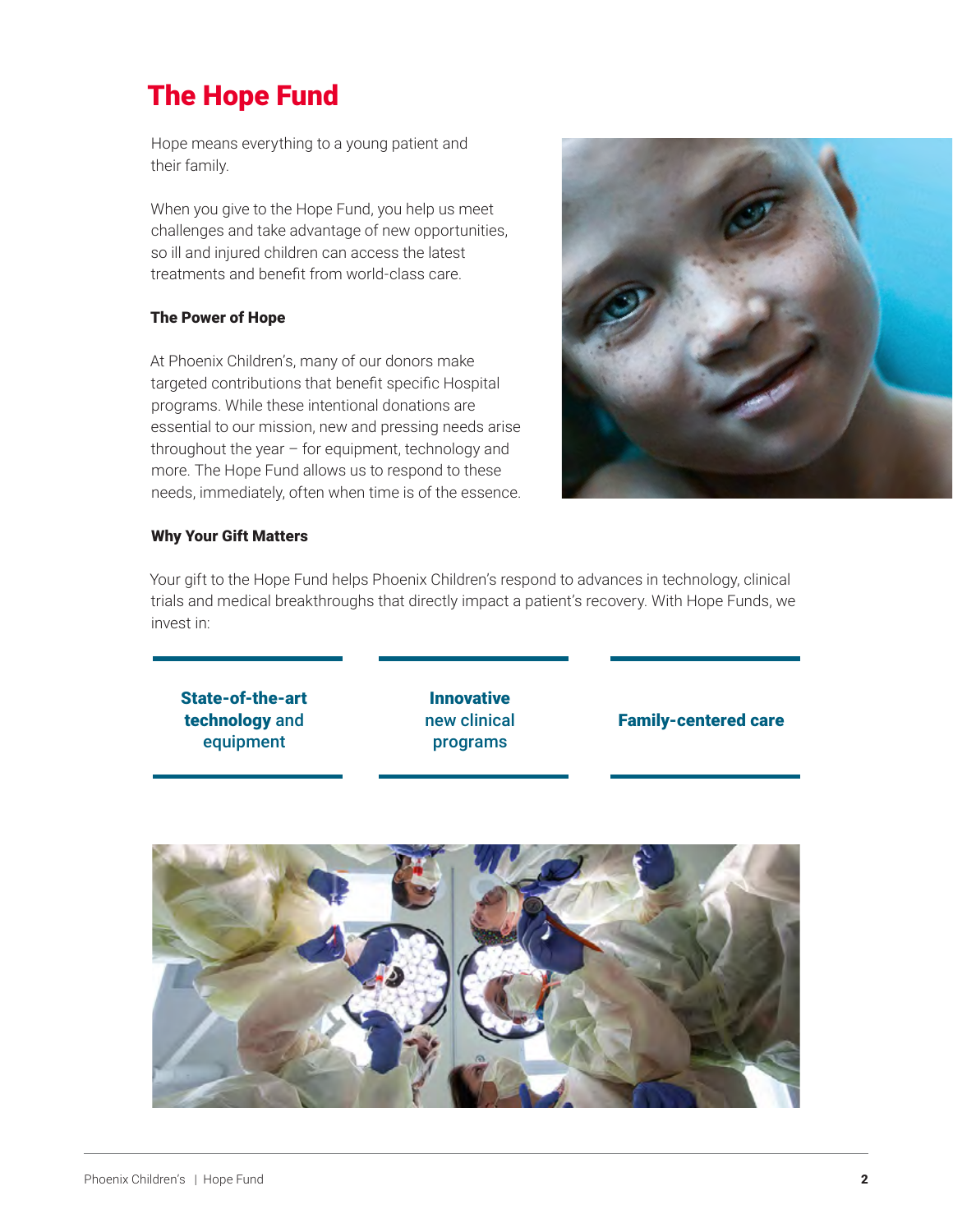

### Spotlight on Family-Centered Care Supporting the Child and the Family

The health and well-being of a child extends beyond what science can heal. Many of the hospital programs devoted to the developmental and emotional well-being of children – programs that play a vital role in healing the entire person – are funded entirely by donations to the Hope Fund.

#### Child Life

Phoenix Children's Child Life program provides developmentally appropriate and psychosocially sound services for children and their families during their stay or visit. Child Life specialists help children cope with their diagnoses and manage stress through play, education and a range of other evidence-based techniques. This is vital to the healing process.

*Imagine you're six years old. After a terrifying accident, you were pried from a car, whisked into an ambulance and rushed to the trauma center at Phoenix Children's Hospital. All you can see are glaring lights and the faces of people you don't know. You can't breathe; you're disoriented, and no one knows your name yet. Your tears spill over and you begin to panic. Then, a Child Life Specialist enters the room, and everything changes.*



#### [READ THE STORY](https://phoenixchildrensfoundation.org/hopefund-story)

To view this story visit: https://phoenixchildrensfoundation.org/hopefund-story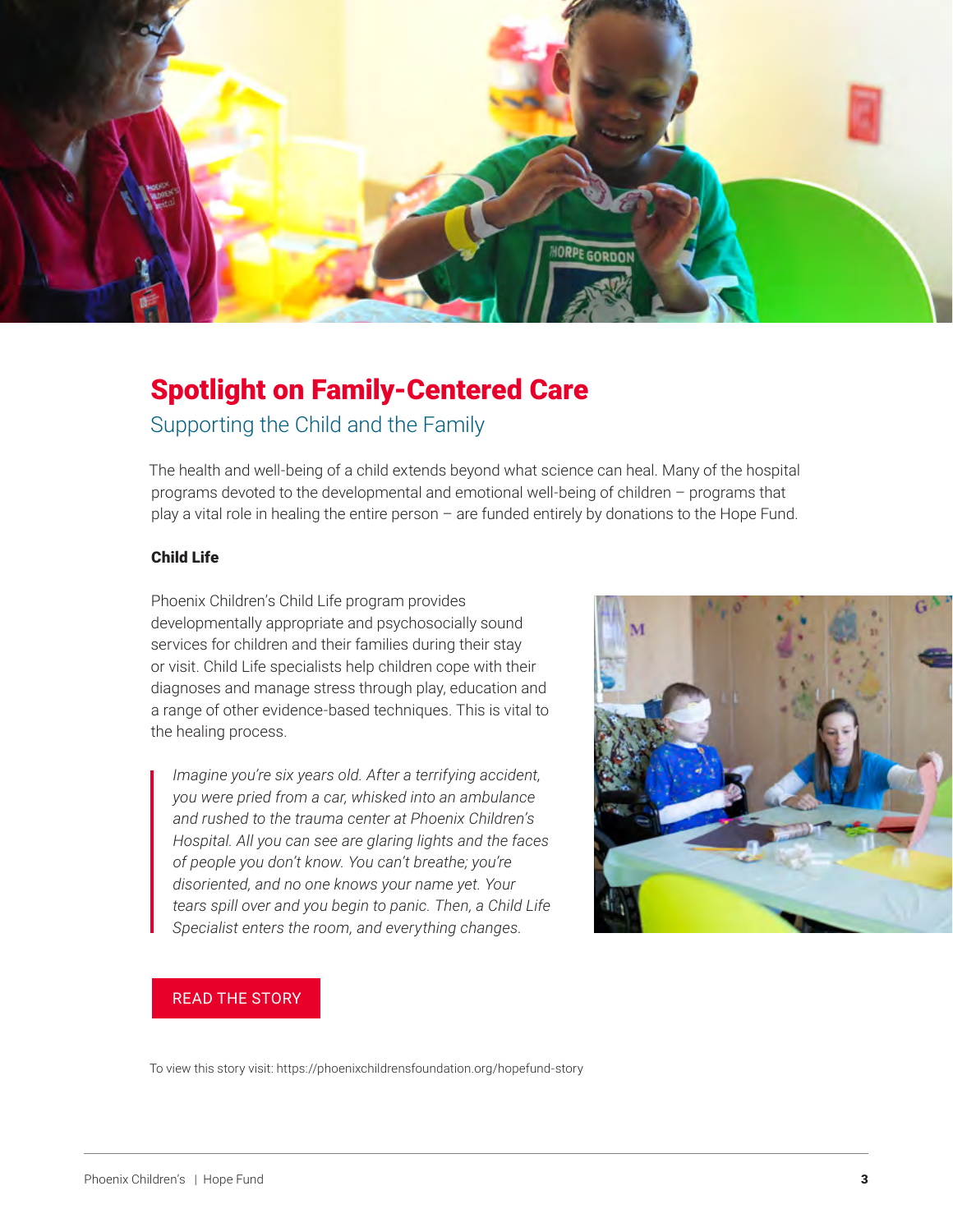

### Patient and Family Needs

Having a critically ill or injured child is difficult. Added financial stress - on top of caring for a hospitalized child – can push a family to the breaking point. The Hope Fund provides support to the area of greatest need at Phoenix Children's, all of which is focused on providing the best healthcare, hope and healing for patients and their families.

#### During Times of Greatest Need, Phoenix Children's provided assistance with:

| <b>Food</b>          | <b>Lodging</b>         | <b>Transportation</b>        |
|----------------------|------------------------|------------------------------|
| <b>Cafeteria and</b> | <b>Rent, Utilities</b> | <b>Bus Passes, Taxis and</b> |
| <b>Meal Vouchers</b> | and Hotels             | <b>Repair Costs</b>          |

No parent is prepared when their child is seriously injured, spends years in chemotherapy, or is born with half a heart. The fear and uncertainty of the journey is great. For patient families impacted by COVID-19, hope seemed out of reach – until our community stepped in.

#### [WATCH THE VIDEO](https://phoenixchildrensfoundation.org/hopefund-video)

To view this video visit: https://phoenixchildrensfoundation.org/hopefund-video